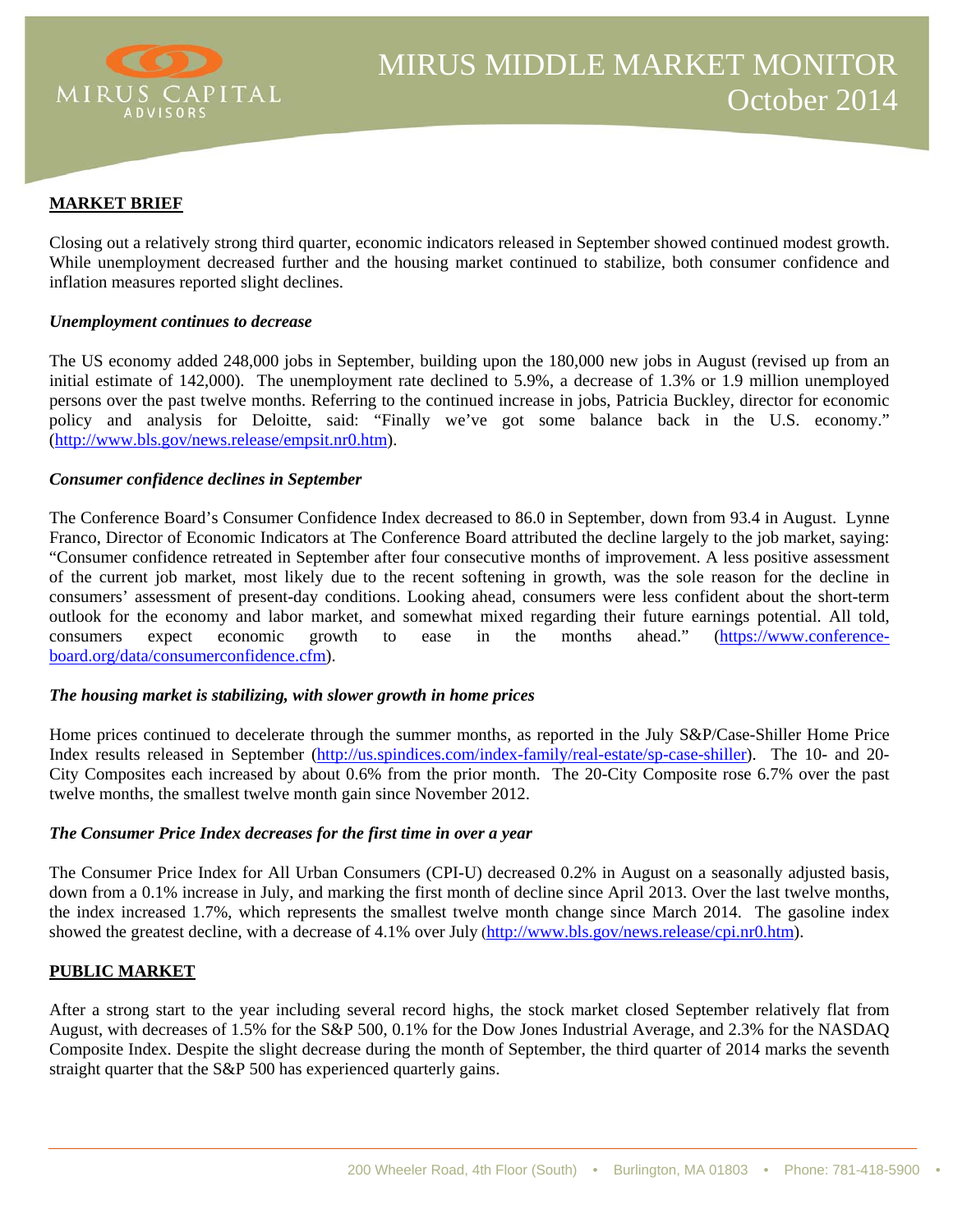

# **Public Trading Multiples**

**As of October 1, 2014**

| Category                                        |                         |      | <b>Revenue Growth</b> |         | <b>EBITDA Growth</b> |         |                      |
|-------------------------------------------------|-------------------------|------|-----------------------|---------|----------------------|---------|----------------------|
|                                                 | EV / Revenue EV/ EBITDA |      | 1 Year                | 3 Year  | 1 Year               |         | 3 Year EBITDA Margin |
| <b>Healthcare and Life Sciences</b>             |                         |      |                       |         |                      |         |                      |
| <b>Healthcare Technology</b>                    | 3.6                     | 20.6 | 6.9%                  | 5.9%    | 1.3%                 | 6.6%    | 14.2%                |
| <b>Healthcare Equipment and Supplies</b>        | 3.0                     | 13.5 | $-2.9%$               | 0.7%    | $-10.9%$             | $-2.9%$ | 15.8%                |
| <b>Healthcare Providers and Services</b>        | 0.7                     | 10.6 | 9.9%                  | 8.1%    | 3.1%                 | 6.6%    | 5.7%                 |
| <b>Healthcare and Life Sciences Aggregate</b>   | 2.2                     | 12.8 | 7.3%                  | 5.3%    | 2.7%                 | 1.6%    | 11.9%                |
| <b>Technology</b>                               |                         |      |                       |         |                      |         |                      |
| <b>Internet Software and Services</b>           | 6.1                     | 20.8 | 18.7%                 | 17.9%   | 14.2%                | 13.0%   | 28.5%                |
| <b>IT Services</b>                              | 2.0                     | 11.2 | 3.9%                  | $-2.1%$ | 6.2%                 | 1.2%    | 9.7%                 |
| <b>Software</b>                                 | 3.6                     | 11.9 | 8.3%                  | 5.2%    | 2.9%                 | 2.8%    | 16.6%                |
| <b>Computers and Other Electronic Equipment</b> | 1.0                     | 8.0  | 4.2%                  | 1.9%    | 7.7%                 | 6.2%    | 16.9%                |
| <b>Technology Aggregate</b>                     | 1.8                     | 10.3 | 6.0%                  | 1.8%    | 11.1%                | 3.8%    | 17.4%                |
| <b>Industrial and Distribution</b>              |                         |      |                       |         |                      |         |                      |
| <b>Aerospace and Defense</b>                    | 1.3                     | 10.2 | 6.0%                  | 3.9%    | 9.3%                 | 6.7%    | 10.1%                |
| <b>Building Products</b>                        | 1.1                     | 9.7  | 8.7%                  | 1.8%    | 13.6%                | $-0.4%$ | 13.9%                |
| <b>Construction and Engineering</b>             | 0.6                     | 9.0  | 7.0%                  | 4.9%    | 10.9%                | 0.9%    | 4.4%                 |
| <b>Machinery</b>                                | 1.3                     | 10.6 | 4.6%                  | 1.0%    | 4.8%                 | $-2.6%$ | 7.3%                 |
| <b>Distributors</b>                             | 0.7                     | 11.6 | 9.7%                  | 3.6%    | 14.7%                | 1.0%    | 3.3%                 |
| <b>Industrial and Distribution Aggregate</b>    | 1.2                     | 10.4 | 6.4%                  | 2.8%    | 8.4%                 | 0.8%    | 7.3%                 |
| <b>Consumer Products</b>                        |                         |      |                       |         |                      |         |                      |
| <b>Food and Beverage</b>                        | 1.6                     | 11.5 | 1.0%                  | 6.2%    | 4.4%                 | 4.6%    | 14.5%                |
| <b>Household and Personal Products</b>          | 2.4                     | 12.9 | 3.7%                  | 1.7%    | 4.9%                 | 3.0%    | 18.7%                |
| <b>Household Durables</b>                       | 0.8                     | 8.5  | 9.3%                  | 0.9%    | 22.0%                | 5.0%    | 7.2%                 |
| <b>Textiles, Apparel, and Luxury Goods</b>      | 1.6                     | 10.8 | 6.5%                  | 4.8%    | 9.4%                 | 5.0%    | 8.4%                 |
| <b>Consumer Products Aggregate</b>              | $1.2$                   | 10.1 | 1.7%                  | 4.7%    | 4.0%                 | 5.0%    | 12.3%                |
| <b>Business Services</b>                        |                         |      |                       |         |                      |         |                      |
| <b>Human Resource and Employment Services</b>   | 0.7                     | 11.8 | 7.6%                  | 2.2%    | 20.3%                | 6.7%    | 15.2%                |
| <b>Research and Consulting Services</b>         | 2.2                     | 13.2 | 7.5%                  | 5.9%    | 6.5%                 | 6.3%    | 8.3%                 |
| <b>Business Services Aggregate</b>              | 1.2                     | 10.5 | 4.9%                  | 1.4%    | 6.2%                 | 2.8%    | 12.7%                |
| <b>Travel and Hospitality</b>                   |                         |      |                       |         |                      |         |                      |
| Hotels, Resorts, and Cruise Lines               | 2.1                     | 12.8 | 7.0%                  | 3.6%    | 8.6%                 | 5.4%    | 24.0%                |
| <b>Restaurants</b>                              | 1.8                     | 12.0 | 2.8%                  | 2.4%    | 2.7%                 | 3.3%    | 7.5%                 |
| <b>Leisure Facilities</b>                       | 2.6                     | 9.9  | 7.1%                  | 3.5%    | 6.4%                 | 6.0%    | 30.3%                |
| <b>Travel and Hospitality Aggregate</b>         | 2.2                     | 12.0 | 6.3%                  | 4.1%    | 7.0%                 | 5.3%    | 19.9%                |

#### **M&A MARKET**

In Boston Consulting Group's 10th annual M&A market assessment report (https://www.bcgperspectives.com/content/articles/mergers\_acquisitions\_divestitures\_2014\_m\_a\_report/), released in September, the firm stated that M&A has returned to 2005-2006 levels, driven by factors including "continued low interest rates, the ample availability of capital, a less uncertain economic outlook, and high levels of M&A interest and financial capability on the part of both corporations and private-equity firms." The report also noted that the level of deal activity driven by corporate divestiture, with the goal of focusing on core operations, continued to rise. With large cash reserves in place, investor expectations are also driving M&A; a BCG survey of investors found that as of 2014, 60% were supportive of a more aggressive acquisition strategy.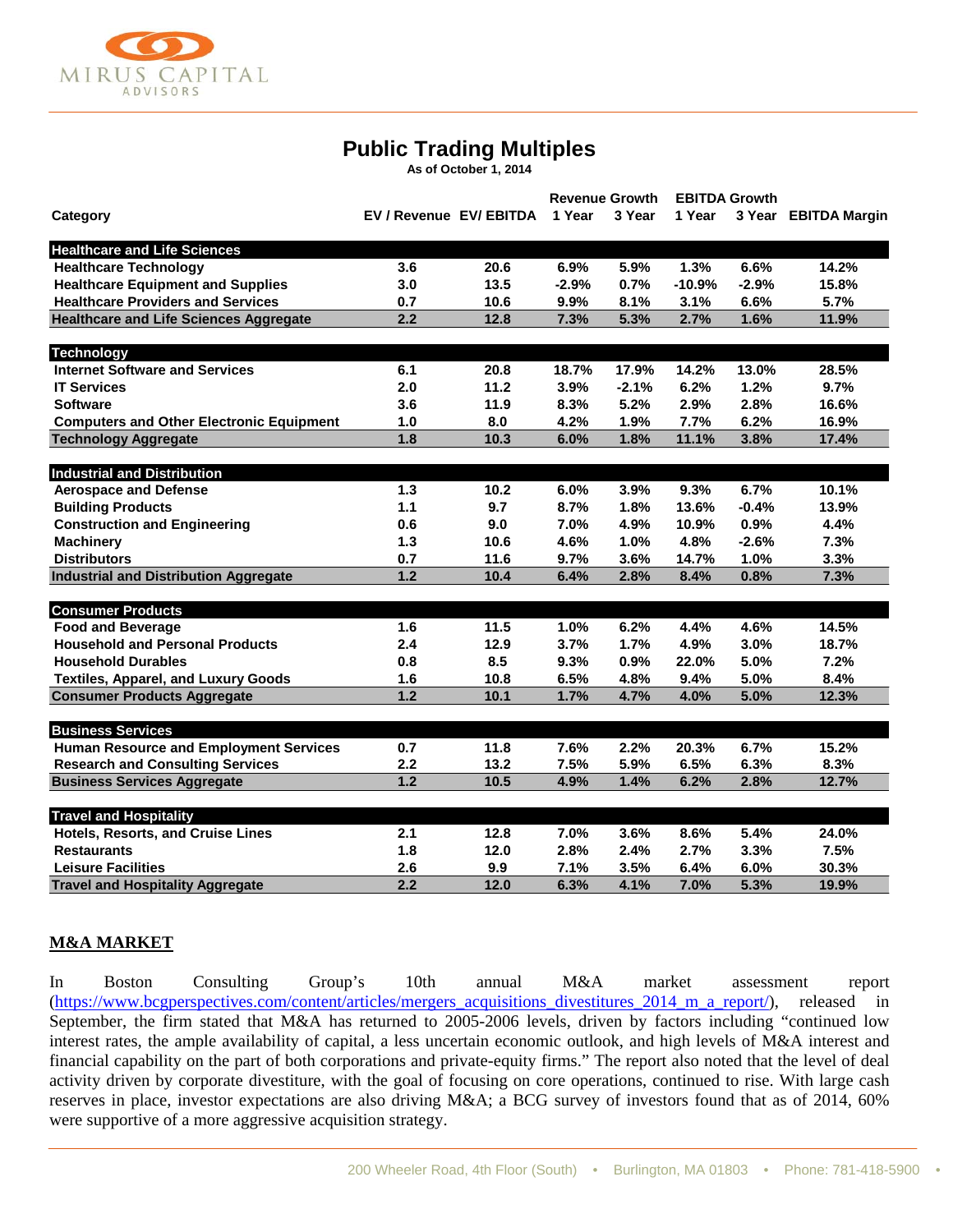

While deal activity is up overall, US middle market deal activity slowed somewhat in September from the previous month.



Boston Consulting Group's M&A report also noted that the US' share of the M&A market is growing, with North American targets representing 52% of total deal value in the first half of 2014, up from 45% in 2010. Technology companies represent one of the most active sectors in the region.

Cross border activity involving middle-market US targets increased in September by nearly 19% from the previous month, or approximately 50% from the same period last year.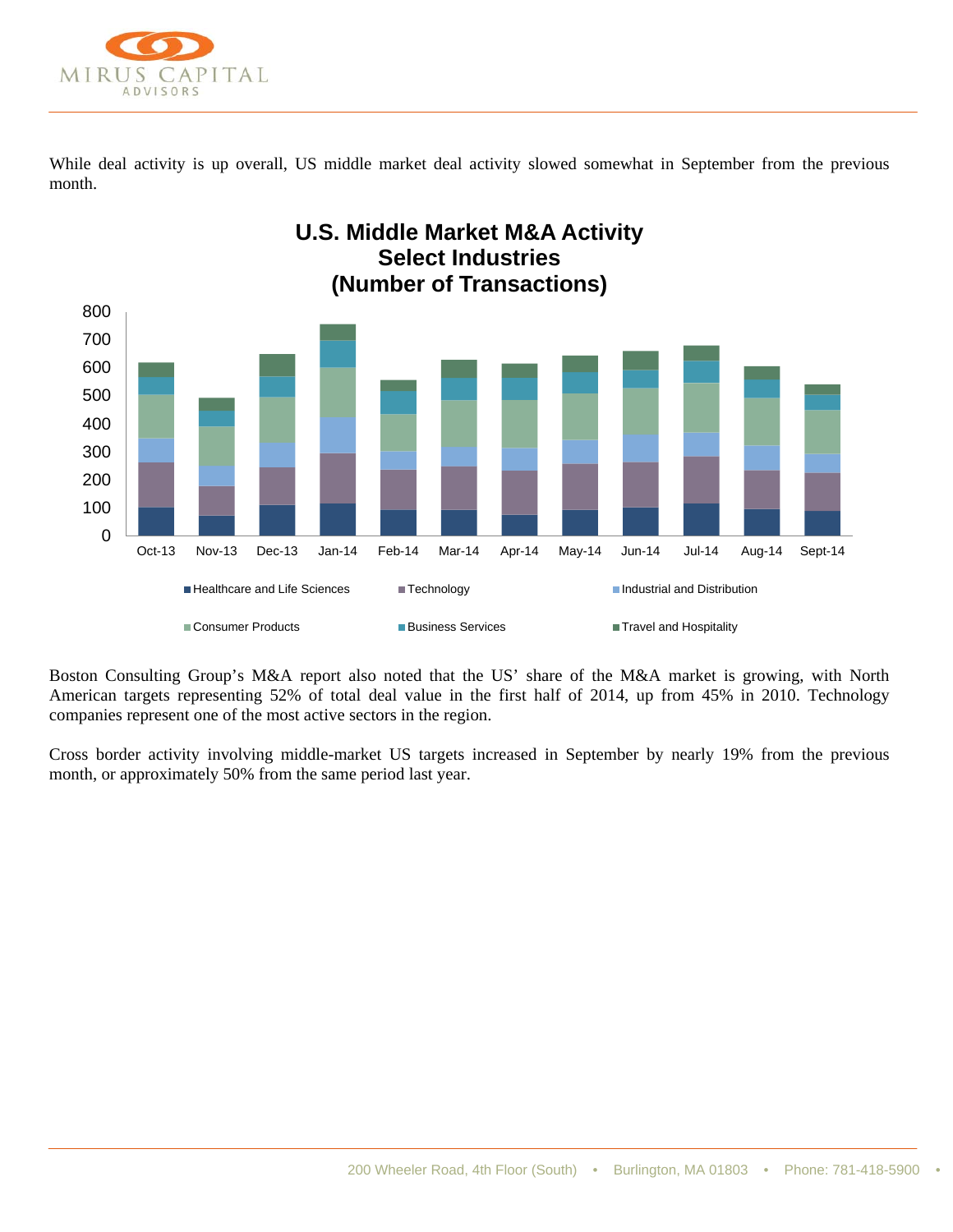



Leveraged buyout activity has been somewhat slower to gain speed than overall M&A deal activity in 2014. In a Goldman Sachs report titled "Where have all the L.B.O.s gone?", analysts speculated that with the stock market reaching record levels and strategic buyers eager to transact, it has been difficult for private equity buyers to compete (http://blogs.wsj.com/moneybeat/2014/09/09/goldman-sachs-asks-where-have-all-the-lbos-gone/). Private equity deals currently represent about 20% of overall US M&A activity, down from a four-year average of 27%. Despite the underwhelming level of activity, available PE cash continues to increase, recently hitting \$465 million, indicating that leveraged buyout volume may increase in the near future as investors are able to identify attractive opportunities.



200 Wheeler Road, 4th Floor (South) • Burlington, MA 01803 • Phone: 781-418-5900 •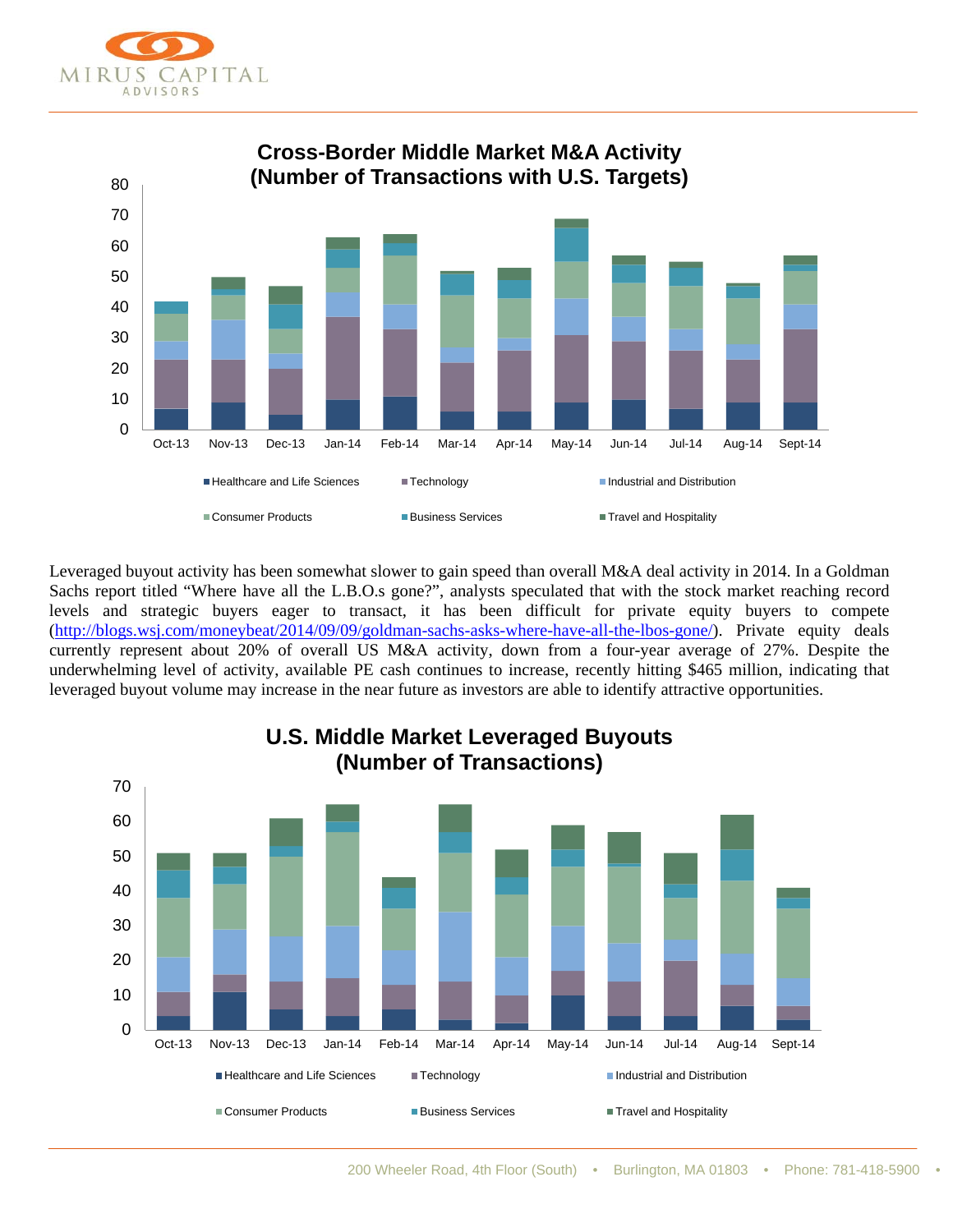

# **SELECT M&A TRANSACTIONS – FOCUS ON TECHNOLOGY**

## *ASA Automotive Systems LLC acquired by Constellation Software (TSX: CSU)*

Constellation Software acquired ASA Automotive Systems LLC in late 2013. Mirus Capital Advisors represented ASA Automotive Systems LLC in the transaction. Constellation acquired the ASA business through the Friedman division of its Vela Software business.

ASA Automotive Systems is a leading supplier of on-premise and cloud-based software products for tire dealers, auto repair shops, and retreaders. ASA provides Point-of-Sale (POS), e-commerce, order processing, accounting and business management solutions for the retail, commercial and wholesale tire and automotive organizations. ASA products currently manage the sale of over 3 billion dollars in tire & services revenue per annum in the United States and Canada.

As a result of the acquisition, the ASA business will operate as an independent division of Friedman and will continue to develop, enhance and market its solutions in order to provide a competitive edge to its customers. Friedman Corporation is headquartered in Deerfield, IL and is a division of the Vela Operating Group of Constellation Software. Friedman Corporation specializes in complete ERP solutions for manufacturers and distributors of "make to order" and "engineer to order" products in the building products, capital equipment, and automotive sectors. The Friedman Operating group also has a complementary portfolio of software offerings for transportation management, material optimization, supply-chain management, multi-channel merchant and direct-to-consumer distribution.

Ken Halle, President of ASA Automotive Systems, commented "We are pleased to be joining the Constellation family. This acquisition is extremely positive for both our loyal customers and staff. Our mission will not change, as we remain focused on driving quality products and services to our valued customers. This new relationship will give us access to a broad network of software professionals along with providing the support and security of a strong global parent company to enable us to continue growing and building the ASA software brand."

## *Bizo, Inc. acquired by LinkedIn Corporation (NYSE:LNKD)*

Bizo, Inc. was acquired by LinkedIn Corporation (NYSE:LNKD) from Ascent Venture Partners, Bessemer Venture Partners and others for approximately \$175 million on August 13, 2014.

Bizo, Inc. operates an online marketing platform that enables B2B marketers to reach their target prospects and make purchase decisions through targeted display, social advertising, retargeting, and other integrated multi-channel programs. The company was founded in 2007 and is based in San Francisco, California.

LinkedIn Corporation operates an online professional network, which allows members to create, manage, and share their professional identity online; build and engage with their professional networks; access shared knowledge and insights; and find business opportunities. LinkedIn Corporation was founded in 2002 and is headquartered in Mountain View, California.

"We have been a LinkedIn partner for a while now and it became clear that our respective missions and cultures are really well aligned," said Russell Glass, Bizo's Co-Founder & CEO. "I couldn't be more thrilled that we are coming together to accelerate our ability to reach professional audiences, nurture prospects, and acquire customers in truly powerful ways."

## *Uptivity Inc. acquired by inContact, Inc. (NasdaqCM:SAAS)*

Uptivity, Inc. was acquired by inContact, Inc. (NasdaqCM:SAAS) for \$50.2 million from Edison Venture Fund and others on May 6, 2014. The implied enterprise value was approximately 2.0x revenue and 16.0x EBITDA.